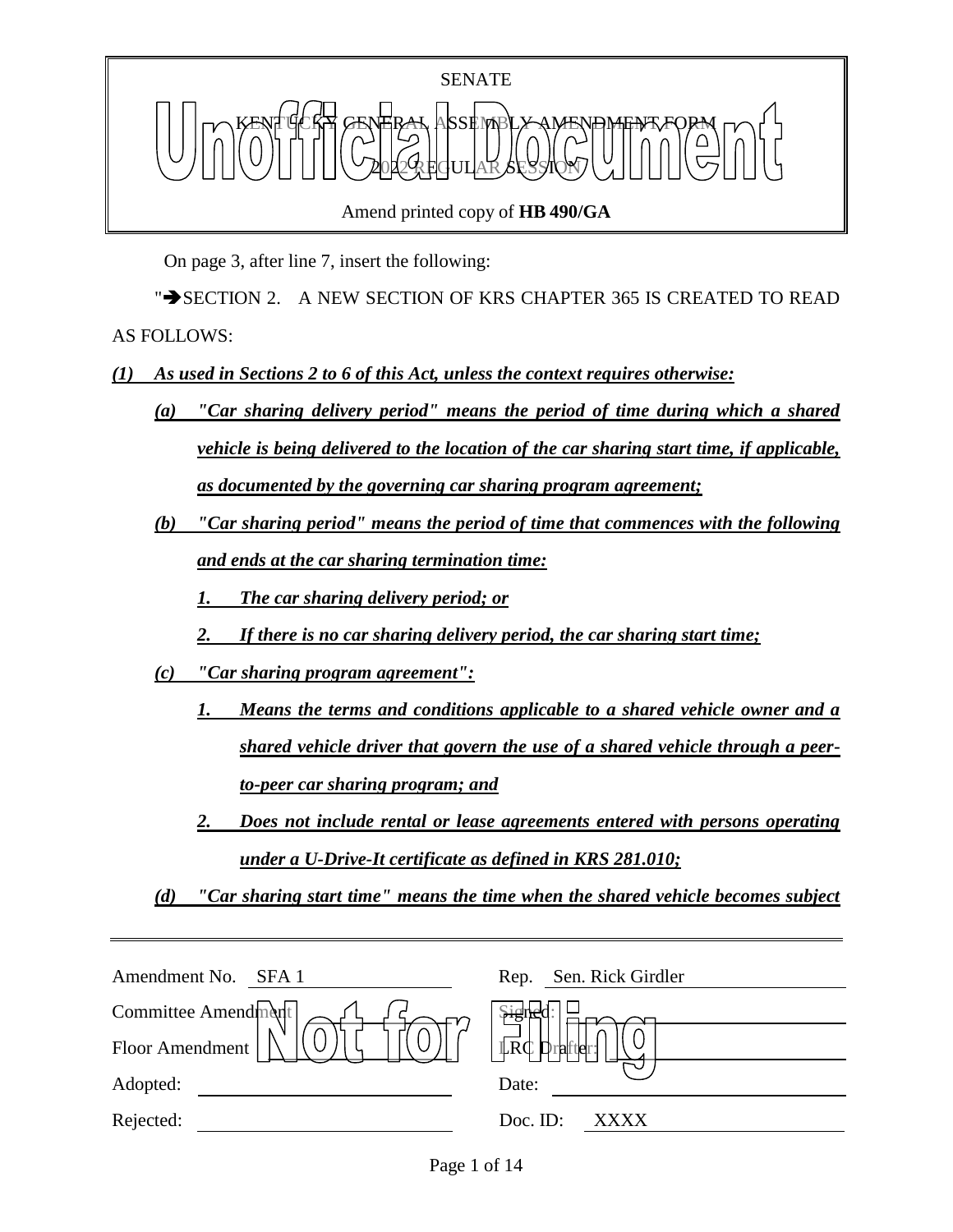

*to the control of the shared vehicle driver at or after the time the reservation of a shared vehicle is scheduled to begin, as documented in the records of a peer-to-peer car sharing program;*

- *(e) "Car sharing termination time" means the earliest of the following:*
	- *1. The expiration of the agreed-upon period of time established for use of a shared vehicle according to the terms of a car sharing program agreement if the shared vehicle is delivered to the location agreed upon in the car sharing program agreement;*
	- *2. When the shared vehicle is returned to a location as alternatively agreed upon by the shared vehicle owner and shared vehicle driver as communicated through a peer-to-peer car sharing program, which alternatively agreed upon location shall be incorporated into the car sharing program agreement; or*
	- *3. When the shared vehicle owner takes possession and control of the shared vehicle;*
- *(f) "Peer-to-peer car sharing":*
	- *1. Means the authorized use of a motor vehicle by an individual other than the vehicle's owner through a peer-to-peer car sharing program; and*
	- *2. Does not:*
		- *a. Include the operation of a U-Drive-It as defined in KRS 281.010; or*
		- *b. Involve the sale or provision of rental vehicle insurance as defined in KRS 304.9-020;*
- *(g) "Peer-to-peer car sharing program":*
	- *1. Means a business platform that connects shared vehicle owners with shared vehicle drivers to enable the sharing of motor vehicles for financial consideration; and*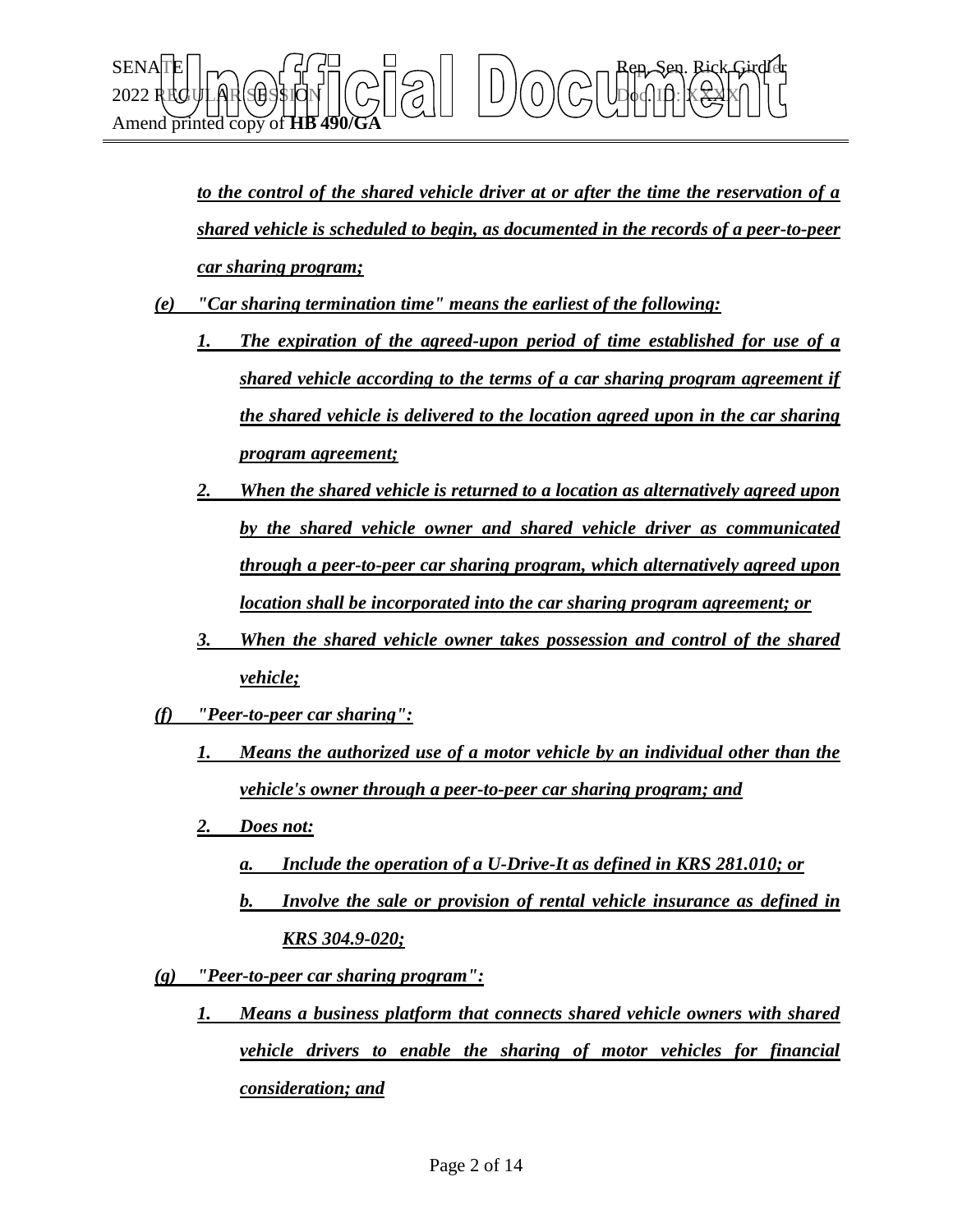

## *2. Does not include a:*

- *a. U-Drive-It as defined in KRS 281.010;*
- *b. Motor vehicle renting company as defined in KRS 281.687;*
- *c. Rental vehicle agent as defined in KRS 304.9-020; or*
- *d. Service provider that is solely providing hardware or software as a service to a person or entity that is not effectuating payment of financial consideration for use of a shared vehicle;*
- *(h) "Shared vehicle":*
	- *1. Means a motor vehicle that is available for car sharing through a peer-topeer car sharing program; and*
	- *2. Does not include a motor vehicle leased or rented by a person operating under a U-Drive-It certificate as defined in KRS 281.010;*
- *(i) "Shared vehicle driver" means an individual who has been authorized to drive the shared vehicle by the shared vehicle owner under a car sharing program agreement; and*
- *(j) "Shared vehicle owner":*
	- *1. Means the registered owner, or a person or entity designated by the registered owner, of a motor vehicle made available for sharing to shared vehicle drivers through a peer-to-peer car sharing program; and*
	- *2. Does not include a:*
		- *a. Person operating a U-Drive-It as defined in KRS 281.010;*
		- *b. Motor vehicle renting company as defined in KRS 281.687; or*
		- *c. Rental vehicle agent as defined in KRS 304.9-020.*
- *(2) A peer-to-peer car sharing program doing business in this state shall comply with Sections 3 and 4 of this Act.*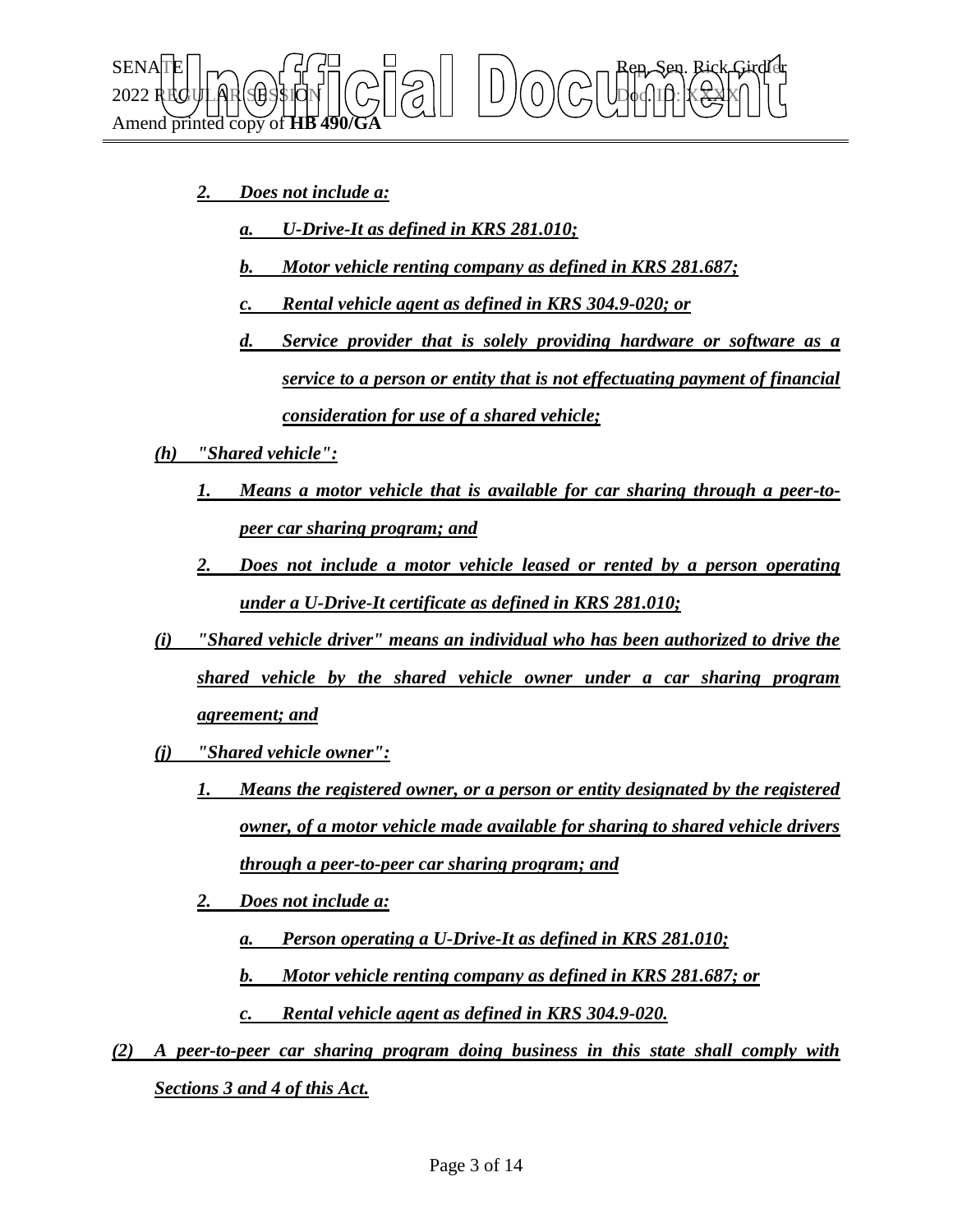

SECTION 3. A NEW SECTION OF KRS CHAPTER 365 IS CREATED TO READ AS FOLLOWS:

- *(1) (a) A peer-to-peer car sharing program shall assume the liability, except as provided in paragraph (b)1. of this subsection, of a shared vehicle owner for bodily injury and property damage to third parties and basic reparation benefits losses during the car sharing period in an amount stated in the car sharing program agreement, which amount shall not be less than:*
	- *1. For bodily injury and property damage to third parties, the amounts set forth in KRS 304.39-110; and*
	- *2. For basic reparation benefits, the amount set forth in KRS 304.39-020(2).*
	- *(b) Notwithstanding the definition of "car sharing termination time" set forth in Section 2 of this Act, the assumption of liability required under paragraph (a) of this subsection:*
		- *1. Shall not apply when a shared vehicle owner:*
			- *a. Makes an intentional or fraudulent material misrepresentation or omission to the peer-to-peer car sharing program before the car sharing period in which the accident occurs; or*
			- *b. Acts in concert with a shared vehicle driver who fails to return the shared vehicle pursuant to the terms of the car sharing program agreement; and*
		- *2. Shall apply to bodily injury, property damage, and basic reparation benefits losses by damaged third parties required under KRS 304.39-080.*
- *(2) (a) 1. A peer-to-peer car sharing program shall ensure that, during each car sharing period, the shared vehicle owner and the shared vehicle driver are covered under a motor vehicle liability insurance policy that:*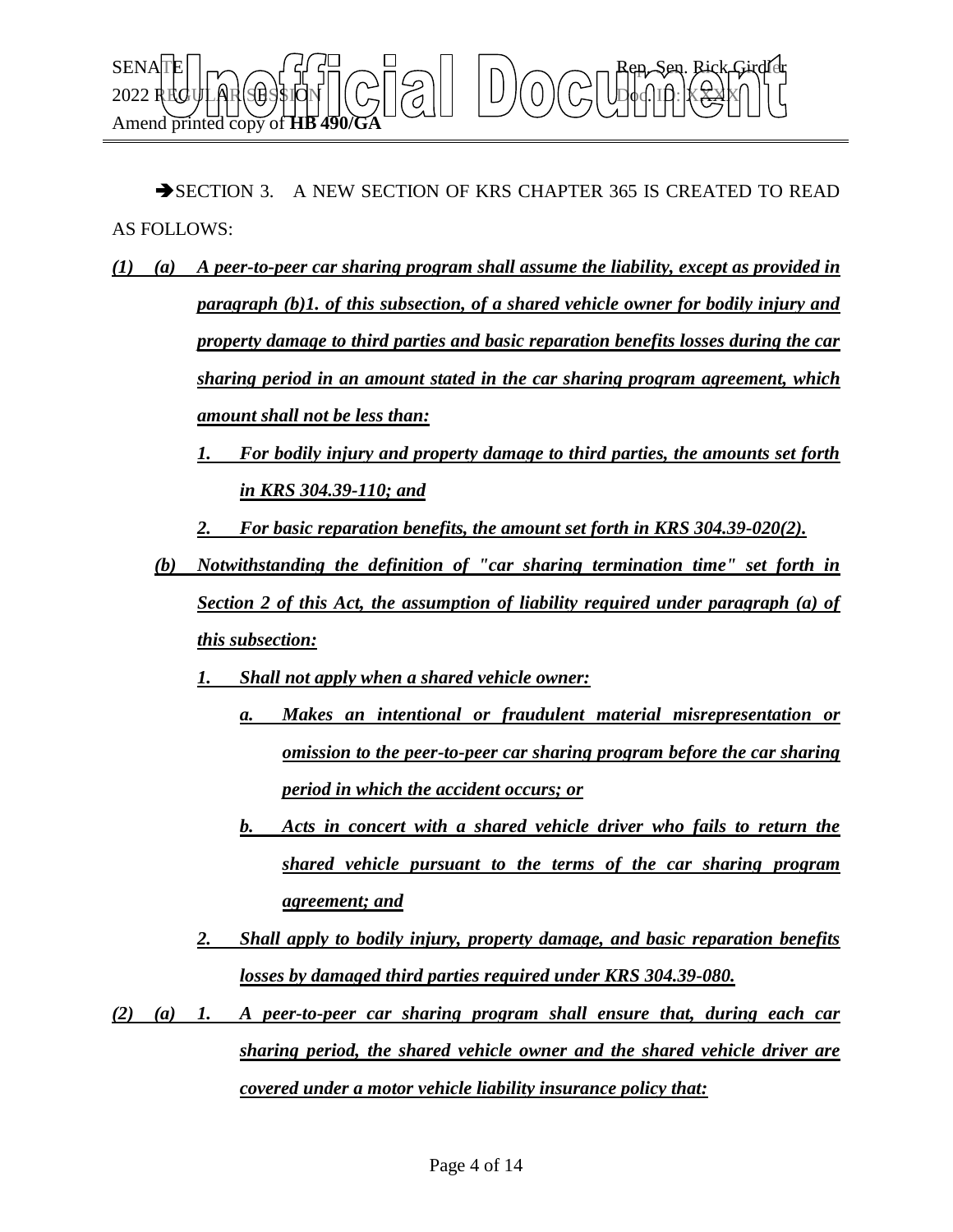

- *a. Provides coverage in amounts not less than the minimum amounts set forth in KRS 304.39-110; and*
- *b. Either:*
	- *i. Recognizes that the motor vehicle insured under the policy is made available and used as a shared vehicle through a peer-to-peer car sharing program; or*
	- *ii. Does not exclude use of the motor vehicle as a shared vehicle by a shared vehicle driver.*
- *2. For purposes of this paragraph, "recognizes" means acceptance and recognition of coverage.*
- *(b) 1. The requirements of paragraph (a) of this subsection may be satisfied by motor vehicle liability insurance maintained by:*
	- *a. The shared vehicle owner;*
	- *b. The shared vehicle driver;*
	- *c. The peer-to-peer car sharing program; or*
	- *d. Any combination of the persons described in this subparagraph.*
	- *2. In the event a claim occurs in another state with minimum coverage limits higher than the amounts set forth in KRS 304.39-110 during the car sharing period, the coverage maintained under this paragraph shall satisfy the difference in minimum coverage amounts, up to the applicable policy limits.*
- *(c) Except as otherwise provided in this section:*
	- *1. The insurance described in paragraph (b) of this subsection that is satisfying the insurance requirement of paragraph (a) of this subsection shall be primary during each car sharing period;*
	- *2. In the event a bodily injury or liability claim occurs and there is more than*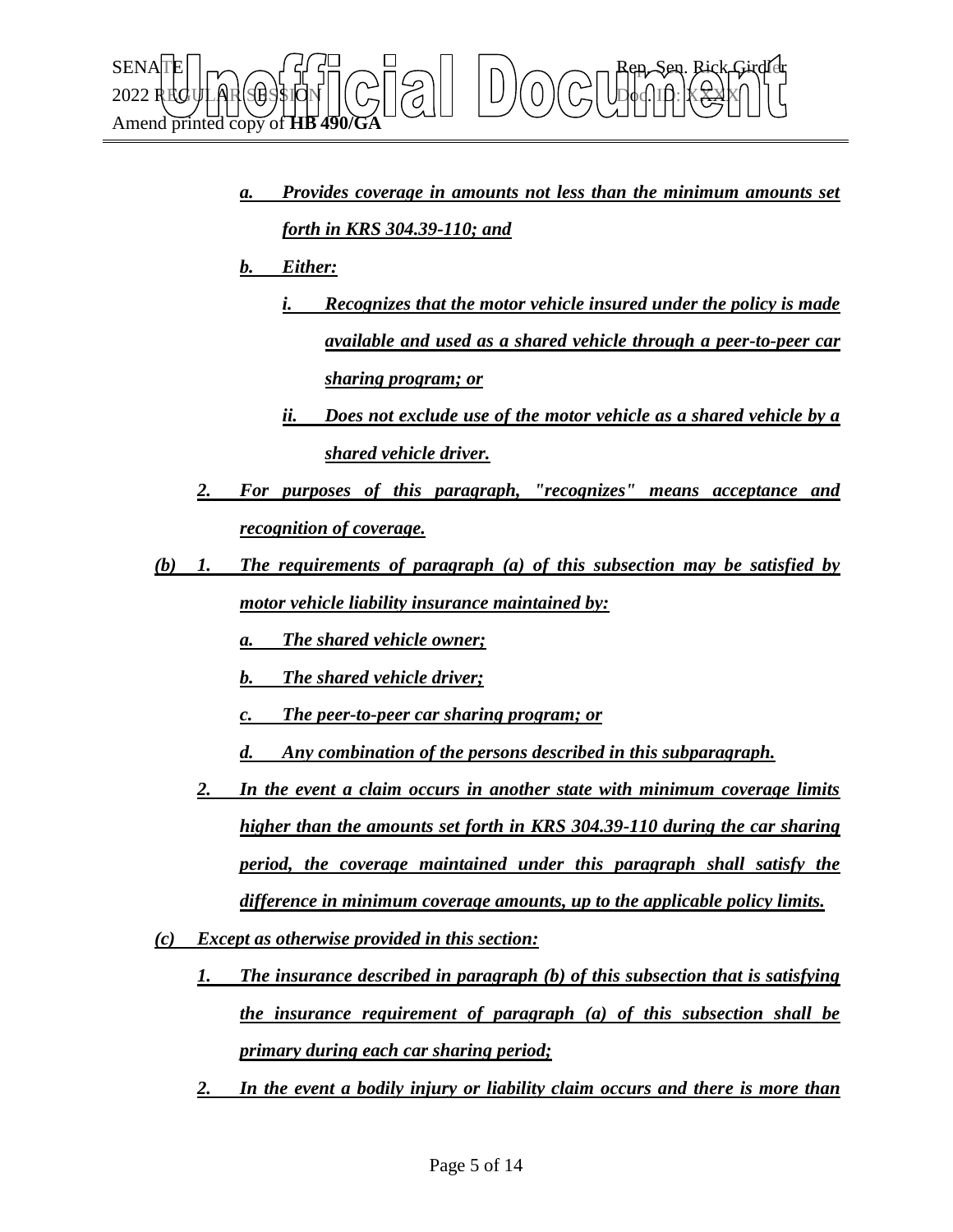

*one (1) motor vehicle liability insurance policy as permitted under paragraph (b)1.d. of this subsection, the order of priority of coverage shall be as follows, unless one (1) policy contains a provision affirmatively stating that the policy's coverage is primary and thereby is primary during the car sharing period:*

- *a. A policy maintained by the shared vehicle driver is first in priority;*
- *b. A policy maintained by the peer-to-peer car sharing program is next in priority; and*
- *c. A policy maintained by the shared vehicle owner is last in priority; and*
- *3. If coverage is applicable through more than one (1) motor vehicle liability insurance policy as permitted under paragraph (b)1.d. of this subsection and more than one (1) of those policies contain a provision affirmatively stating that the policy's coverage is primary, the order of priority of coverage shall be as described in subparagraph 2.a. to c. of this paragraph.*
- *(d) The insurer, insurers, or peer-to-peer car sharing program providing coverage under paragraph (a) or (b) of this subsection shall assume primary liability for a claim if a dispute exists as to:*
	- *1. Who was in control of the shared vehicle at the time of the accident and the peer-to-peer car sharing program does not have available, did not retain, or fails to provide the information required under subsection (2) of Section 4 of this Act; or*
	- *2. Whether the shared vehicle was returned to the alternatively agreed upon location as required under subsection (1)(e)2. of Section 2 of this Act.*
- *(e) If insurance maintained by a shared vehicle owner or shared vehicle driver in accordance with paragraph (b) of this subsection has lapsed or does not provide the*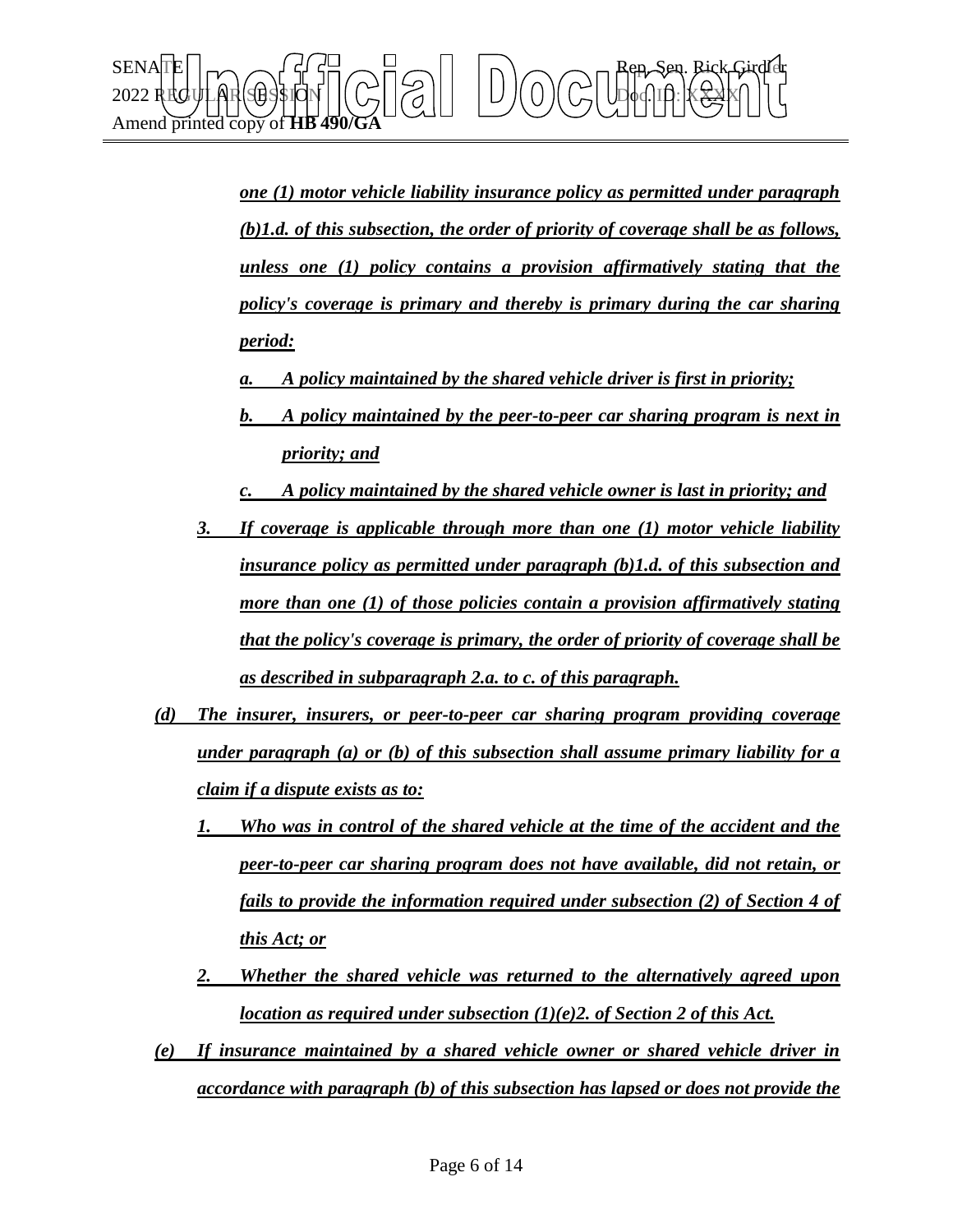

*required coverage, insurance maintained by a peer-to-peer car sharing program shall provide the coverage required by paragraph (a) of this subsection beginning with the first dollar of a claim and have the duty to defend such claim except under circumstances set forth in subsection (1)(b)1. of this section.*

- *(3) Coverage under a motor vehicle insurance policy maintained by a peer-to-peer car sharing program shall not be dependent upon another motor vehicle insurer first denying a claim nor shall another motor vehicle insurance policy be required to first deny a claim.*
- *(4) Nothing in this section shall be construed to:*
	- *(a) Limit the liability of a peer-to-peer car sharing program for any act or omission of the peer-to-peer car sharing program itself that results in injury to any person as a result of the use of a shared vehicle through a peer-to-peer car sharing program;*
	- *(b) Limit the ability of a peer-to-peer car sharing program to, by contract, seek indemnification from the shared vehicle owner or the shared vehicle driver for economic loss sustained by the peer-to-peer car sharing program resulting from a breach of the terms and conditions of the car sharing program agreement;*
	- *(c) Invalidate or limit an exclusion contained in a motor vehicle liability insurance policy, including any policy in use or approved for use that excludes coverage for motor vehicles made available for rent, sharing, or hire, or for any business use; or*
	- *(d) Invalidate, limit, or restrict an insurer's ability under existing law to:*

*1. Underwrite any insurance policy; or*

*2. Cancel and non-renew policies.*

SECTION 4. A NEW SECTION OF KRS CHAPTER 365 IS CREATED TO READ AS FOLLOWS:

*(1) At the time when a motor vehicle owner registers as a shared vehicle owner on a peer-to-*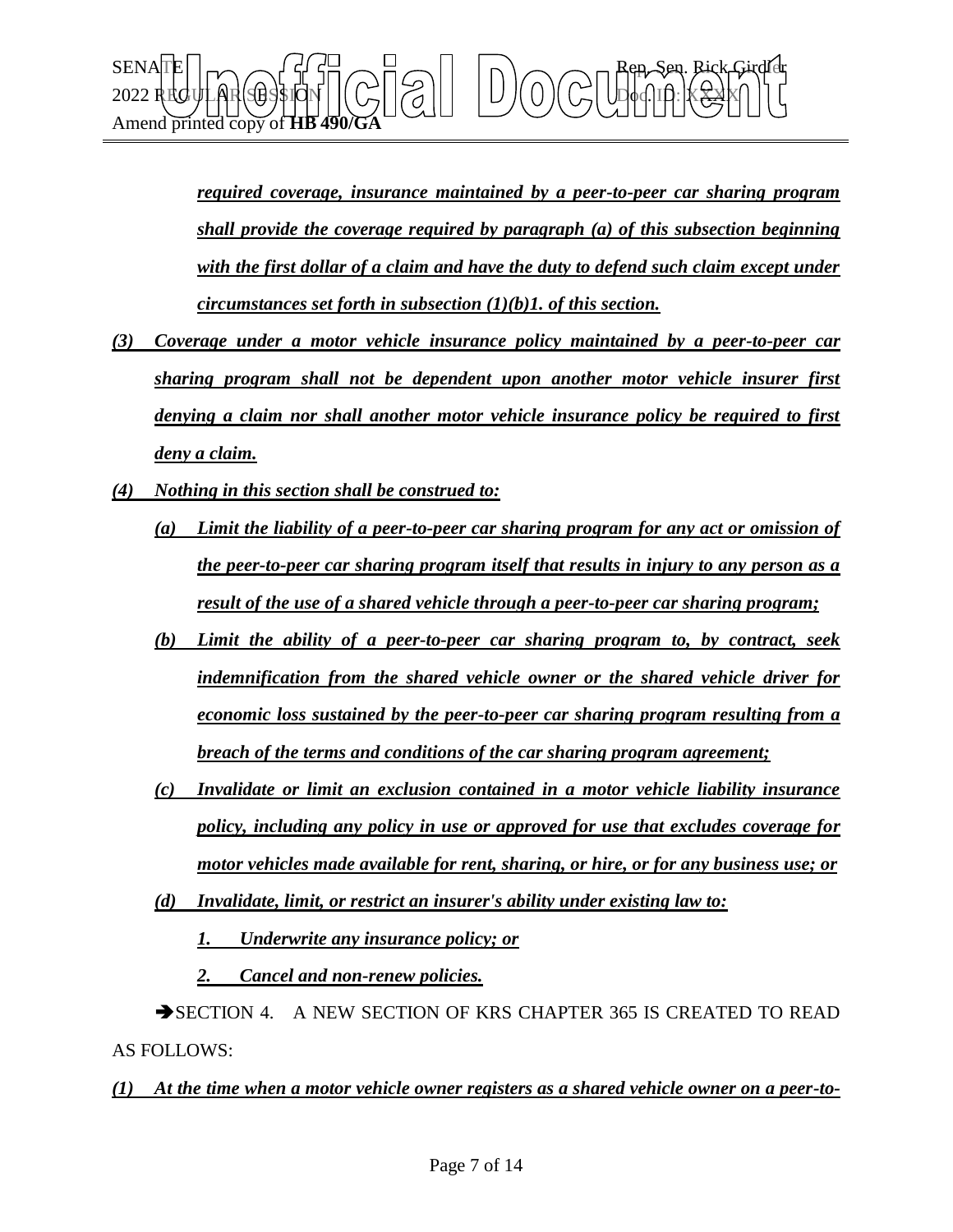

*peer car sharing program and prior to the time when the shared vehicle owner makes a shared vehicle available for sharing on the peer-to-peer car sharing program, the peerto-peer car sharing program shall:*

- *(a) Notify the shared vehicle owner that, if the shared vehicle has a lien against it, the use of the motor vehicle as a shared vehicle through a peer-to-peer car sharing program, including use without physical damage coverage, may violate the terms of the contract with the lienholder;*
- *(b) Verify that the shared vehicle does not have any safety recalls for which the repairs have not been made; and*
- *(c) Notify the shared vehicle owner of the requirements under Section 5 of this Act.*
- *(2) (a) A peer-to-peer car sharing program shall collect and verify records pertaining to the use of a shared vehicle, including but not limited to:*
	- *1. Times used;*
	- *2. Car sharing period pickup and drop-off locations;*
	- *3. Fees paid by the shared vehicle driver; and*
	- *4. Revenues received by the shared vehicle owner.*
	- *(b) The peer-to-peer car sharing program shall provide the information collected under paragraph (a) of this subsection, upon request, to the following to facilitate a claim coverage investigation, settlement, negotiation, or litigation:*

*1. The shared vehicle owner;*

*2. The shared vehicle owner's insurer; and*

*3. The shared vehicle driver's insurer.*

- *(c) The peer-to-peer car sharing program shall retain the records collected for a time period not less than the applicable personal injury statute of limitations.*
- *(3) Each car sharing program agreement made in this state shall disclose to the shared*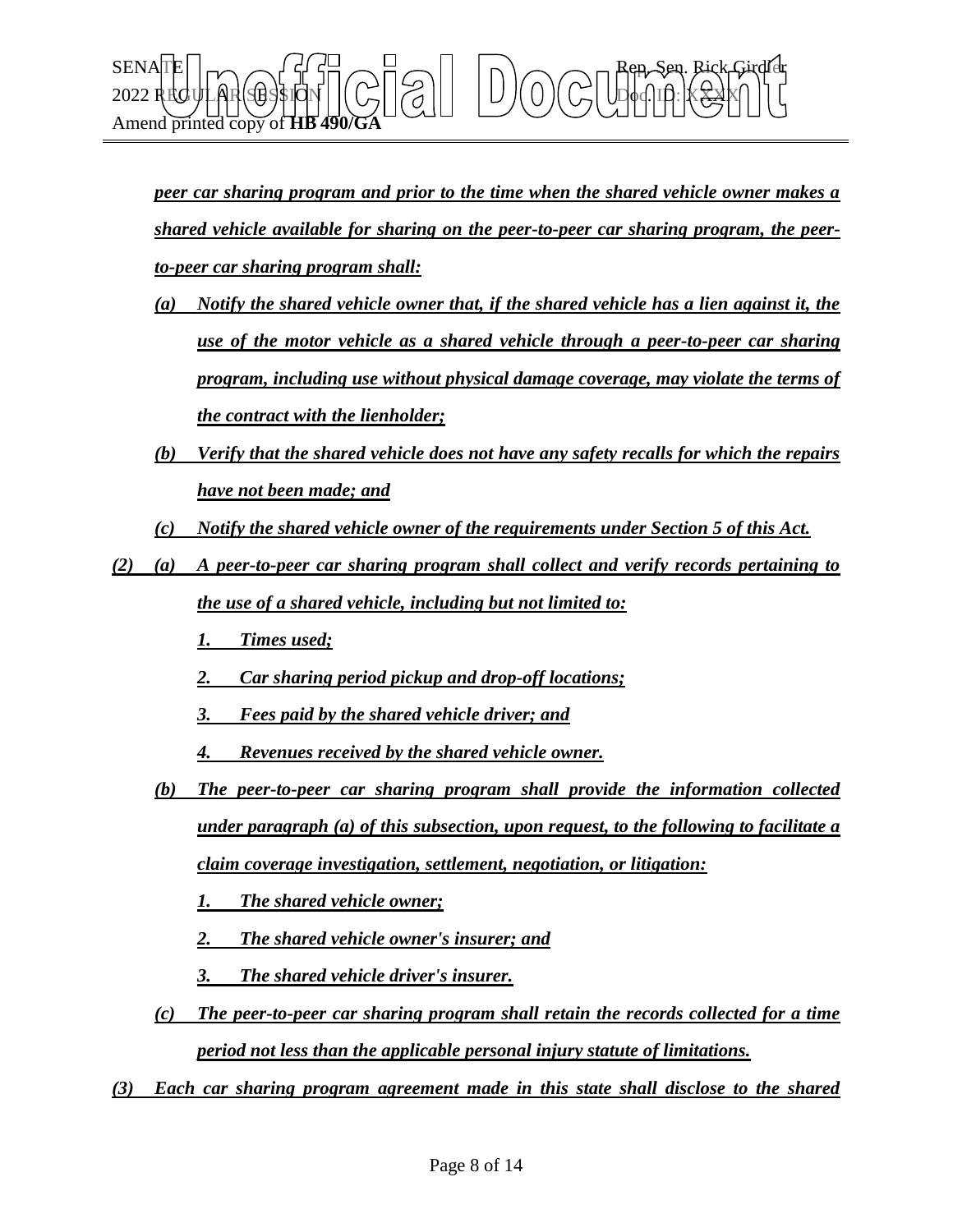

*vehicle owner and the shared vehicle driver:*

- *(a) Any right of the peer-to-peer car sharing program to seek indemnification from the shared vehicle owner or the shared vehicle driver for economic loss sustained by the peer-to-peer car sharing program resulting from a breach of the terms and conditions of the car sharing program agreement;*
- *(b) That a motor vehicle liability insurance policy issued to the shared vehicle owner for the shared vehicle or to the shared vehicle driver does not provide a defense or indemnification for any claim asserted by the peer-to-peer car sharing program;*
- *(c) That the peer-to-peer car sharing program's insurance coverage on the shared vehicle owner and the shared vehicle driver shall be in effect only during each car sharing period and that, for any use of the shared vehicle by the shared vehicle driver after the car sharing termination time, the shared vehicle driver and the shared vehicle owner may not have insurance coverage;*
- *(d) The daily rate, fees, and, if applicable, any insurance or protection package costs that are charged to the shared vehicle owner or the shared vehicle driver;*
- *(e) That the shared vehicle owner's motor vehicle liability insurance may not provide coverage for a shared vehicle;*
- *(f) An emergency telephone number to personnel capable of fielding roadside assistance and other customer service inquiries; and*
- *(g) Whether there are conditions under which a shared vehicle driver must maintain a personal motor vehicle insurance policy with certain applicable coverage limits on a primary basis in order to book a shared vehicle.*
- *(4) (a) A peer-to-peer car sharing program shall not enter into a car sharing program agreement with a potential shared vehicle driver unless the driver:*
	- *1. Holds a driver's license issued under the laws of this state that authorizes the*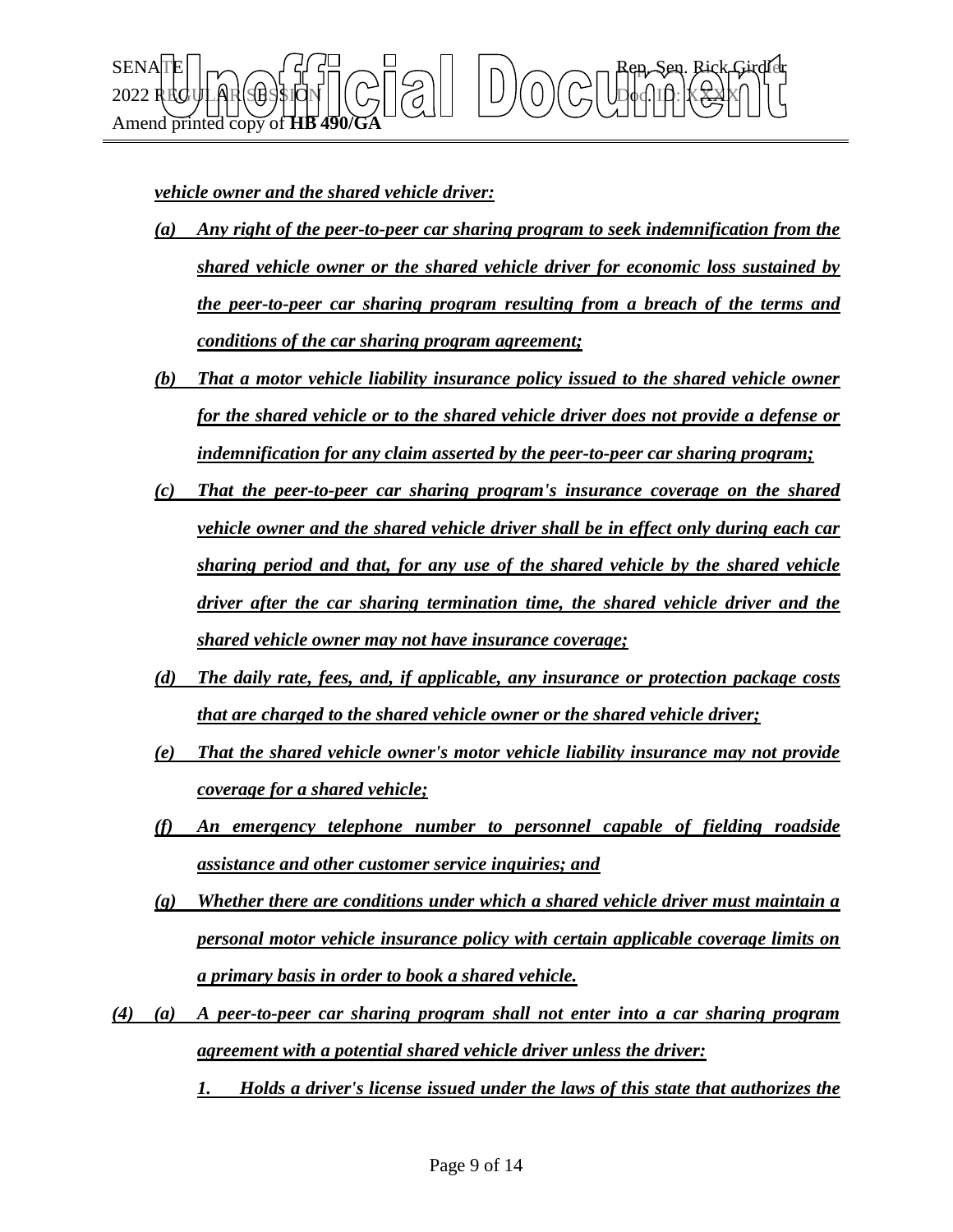

*driver to operate vehicles of the class of the shared vehicle;*

- *2. Is a nonresident who:*
	- *a. Has a driver's license issued by the state or country of the driver's residence that authorizes the driver in that state or country to drive vehicles of the class of the shared vehicle; and*
	- *b. Is at least the same age as that required of a resident to drive in this state; or*
- *3. Is otherwise authorized under the laws of this state to drive vehicles of the class of the shared vehicle.*
- *(b) A peer-to-peer car sharing program shall keep a record of:*
	- *1. The name and address of each shared vehicle driver;*
	- *2. The driver's license number of each shared vehicle driver; and*
	- *3. The place of issuance of the driver's license of each shared vehicle driver.*
- *(5) (a) A peer-to-peer car sharing program shall:*
	- *1. Have sole responsibility for any equipment, such as a global positioning system (GPS) or other special equipment, that is put in or on the shared vehicle to monitor or facilitate the peer-to-peer car sharing; and*
	- *2. Agree to indemnify and hold harmless the shared vehicle owner for any damage to or theft of the equipment during the car sharing period not caused by the shared vehicle owner.*
	- *(b) A peer-to-peer car sharing program may seek indemnification from the shared vehicle driver for any loss or damage to the equipment that occurs during the car sharing period.*

SECTION 5. A NEW SECTION OF KRS CHAPTER 365 IS CREATED TO READ AS FOLLOWS: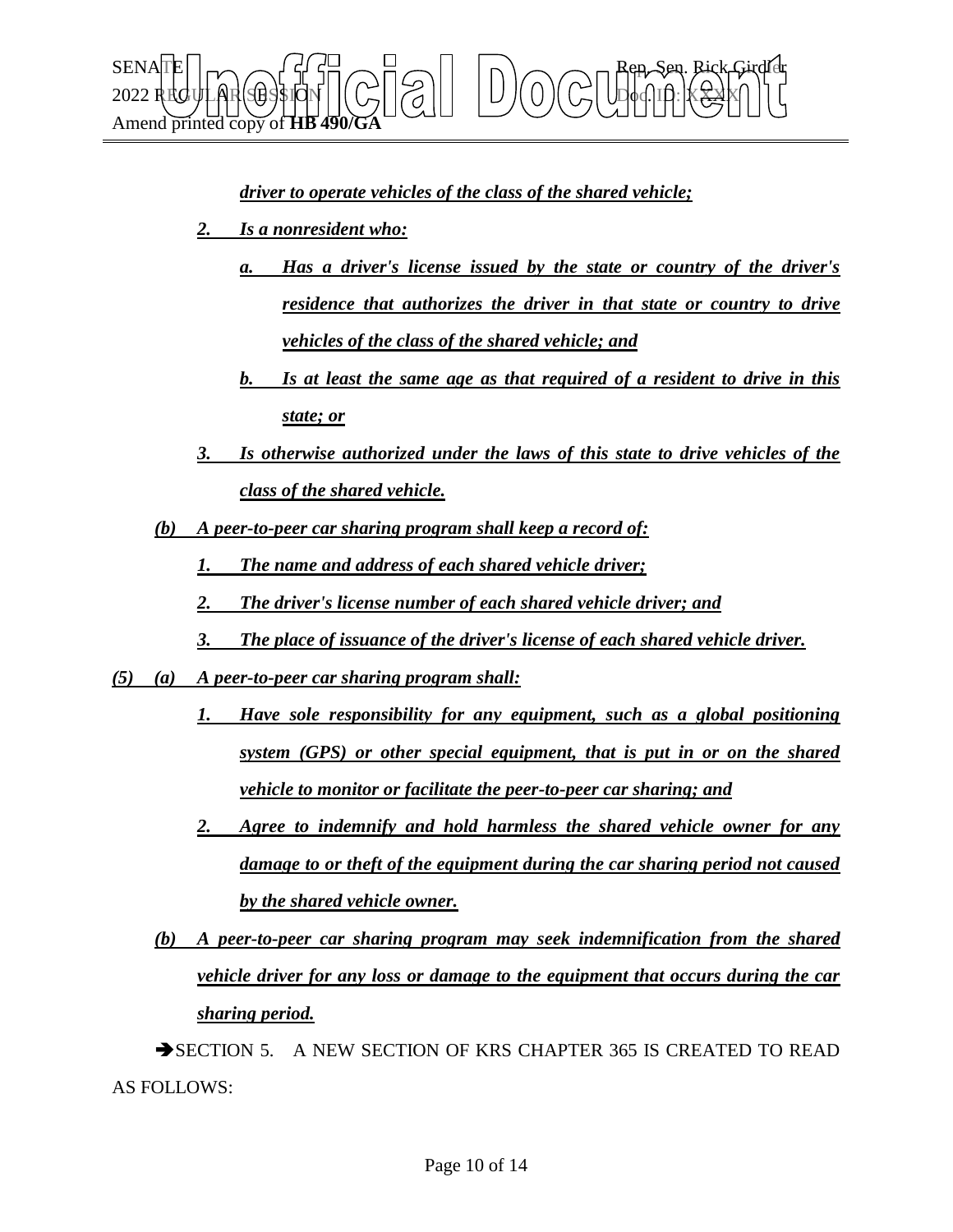

- *(1) If a shared vehicle owner receives an actual notice of a safety recall on a shared vehicle, the shared vehicle owner shall:*
	- *(a) Remove the shared vehicle as available on the peer-to-peer car sharing program as soon as practicably possible after receiving the notice; and*
	- *(b) Not make the shared vehicle available on the peer-to-peer car sharing program until the safety recall repair has been made.*
- *(2) If a shared vehicle owner receives an actual notice of a safety recall while the shared vehicle is in the possession of a shared vehicle driver, the shared vehicle owner shall notify the peer-to-peer car sharing program as soon as practicably possible after receiving the notice so that the shared vehicle owner may address the safety recall repair.* SECTION 6. A NEW SECTION OF KRS CHAPTER 365 IS CREATED TO READ

AS FOLLOWS:

- *A peer-to-peer car sharing program and a shared vehicle owner shall be exempt from vicarious liability:*
- *(1) Consistent with 49 U.S.C. sec. 30106; and*
- *(2) Except as provided in KRS 304.39-080, under any state or local law that imposes liability solely based on vehicle ownership.*

SECTION 7. A NEW SECTION OF SUBTITLE 39 OF KRS CHAPTER 304 IS CREATED TO READ AS FOLLOWS:

*(1) As used in this section, the following have the same meaning as in Section 2 of this Act: (a) "Car sharing period";*

*(b) "Peer-to-peer car sharing program";*

*(c) "Shared vehicle";*

*(d) "Shared vehicle driver"; and*

*(e) "Shared vehicle owner."*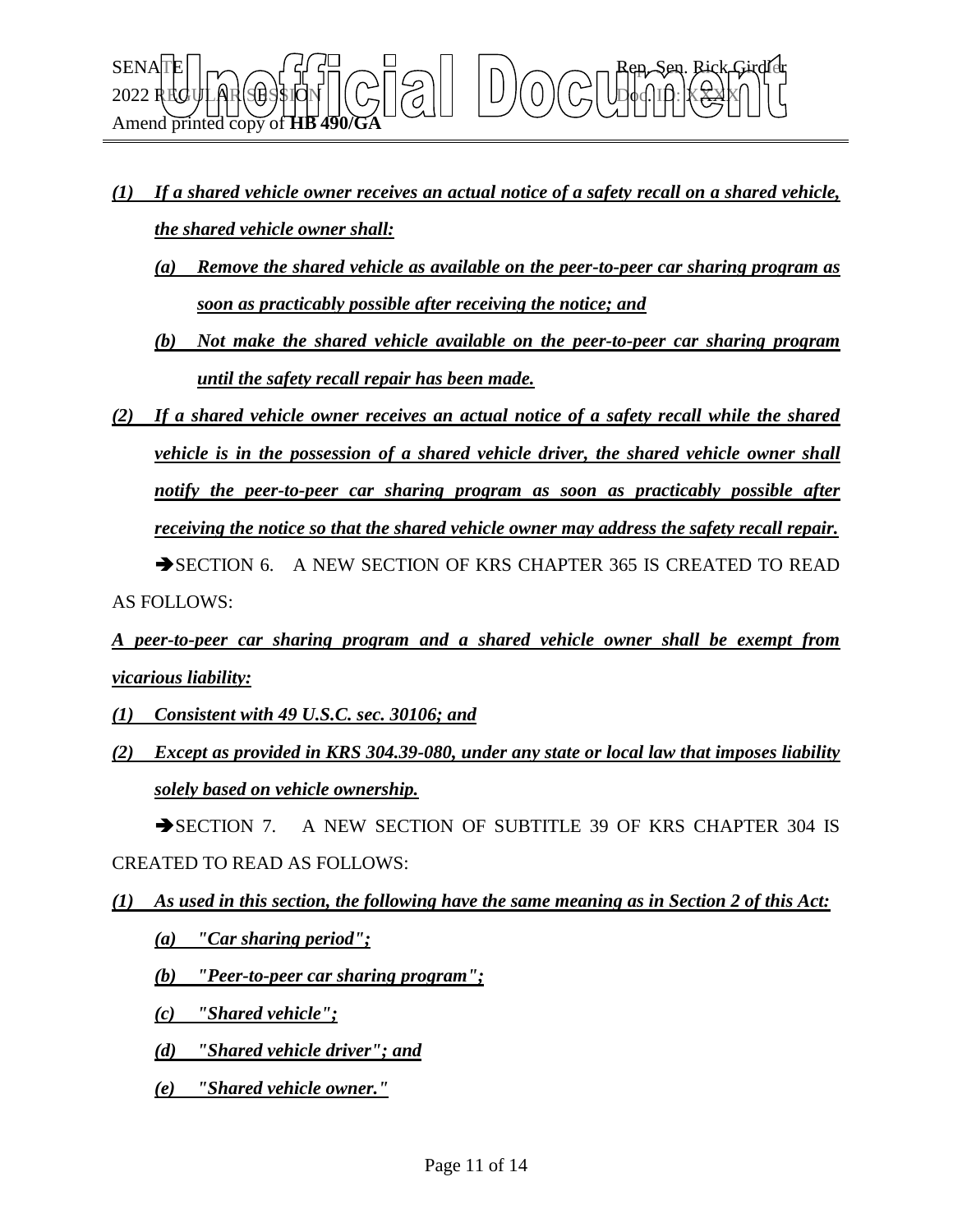

- *(2) An authorized insurer that writes motor vehicle liability insurance in this state may exclude any and all coverage, and the duty to defend or indemnify for any claim afforded, under a shared vehicle owner's policy for accidents involving the shared vehicle that occur during a car sharing period, including but not limited to:*
	- *(a) Security for payment of tort liabilities under KRS 304.39-110;*
	- *(b) Uninsured motorist coverage under KRS 304.20-020;*
	- *(c) Underinsured motorist coverage under KRS 304.39-320;*
	- *(d) Basic reparation benefits as defined in KRS 304.39-020;*
	- *(e) Medical payments coverage;*
	- *(f) Comprehensive property damage coverage; and*
	- *(g) Collision property damage coverage.*
- *(3) An insurer that defends or indemnifies a claim against a shared vehicle shall have the right to seek recovery against the insurer that issued a motor vehicle liability insurance policy under subsection (2) of Section 3 of this Act to the peer-to-peer car sharing program if:*
	- *(a) The claim is made against the shared vehicle owner or shared vehicle driver for damages that result from an accident occurring during the car sharing period; and*
	- *(b) Coverage for the claim is excluded under the terms of the insurer's policy.*

SECTION 8. A NEW SECTION OF SUBTITLE 14 OF KRS CHAPTER 304 IS CREATED TO READ AS FOLLOWS:

- *(1) As used in this section, the following have the same meaning as in Section 2 of this Act:*
	- *(a) "Car sharing period";*
	- *(b) "Car sharing program agreement";*
	- *(c) "Peer-to-peer car sharing program";*
	- *(d) "Shared vehicle";*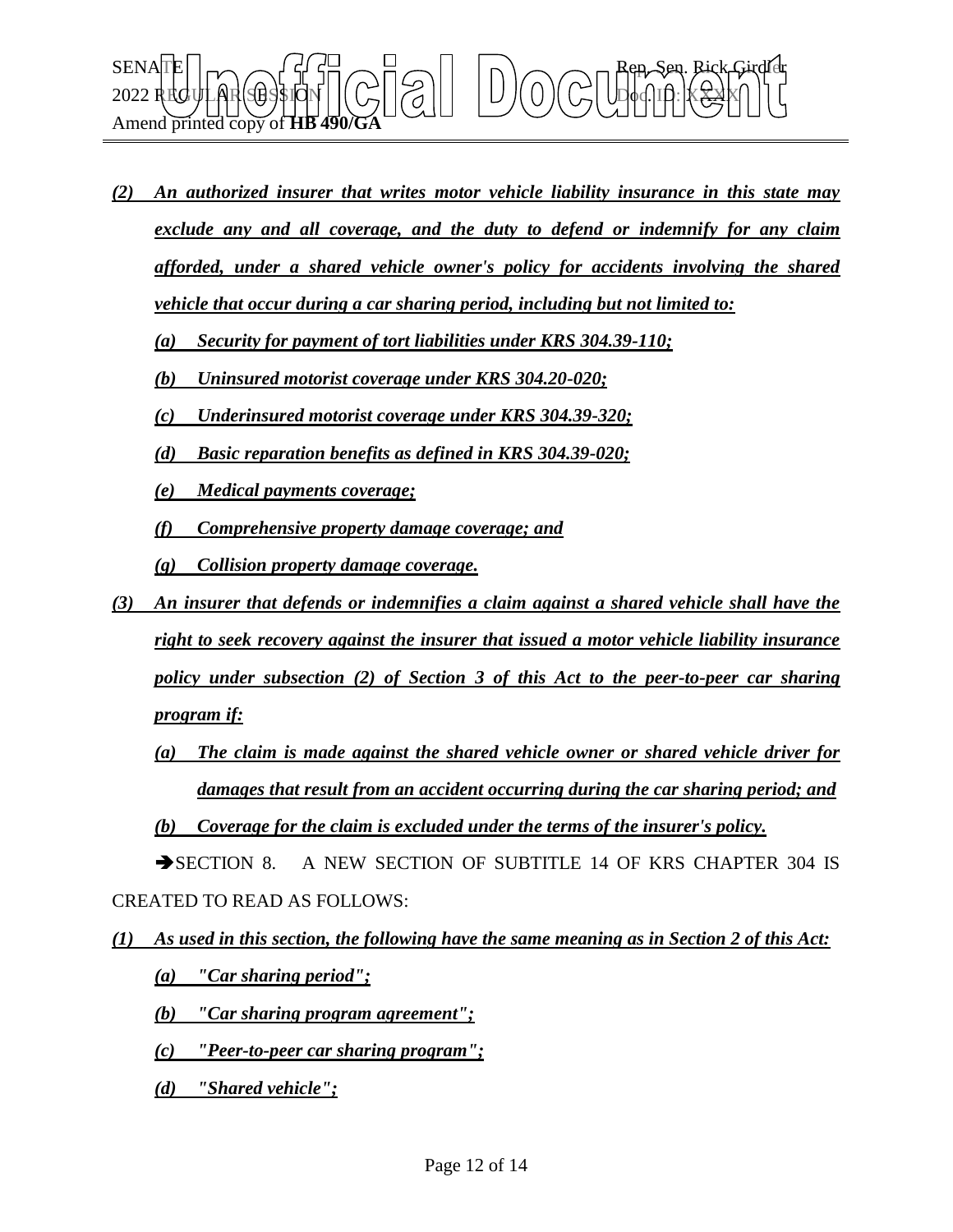

*(e) "Shared vehicle driver"; and*

*(f) "Shared vehicle owner."*

- *(2) Notwithstanding any other provision of this subtitle, a peer-to-peer car sharing program shall have an insurable interest in a shared vehicle during the car sharing period, which shall include owning and maintaining, as the named insured, one (1) or more policies of motor vehicle liability insurance that provides coverage for:*
	- *(a) Liabilities assumed by the peer-to-peer car sharing program under a car sharing program agreement;*
	- *(b) Any liability of the shared vehicle owner or shared vehicle driver; and (c) Damage or loss to the shared vehicle.*
- *(3) Nothing in this section creates liability on a peer-to-peer car sharing program to maintain the coverage required under Section 3 of this Act.*

Section 9. KRS 138.462 is amended to read as follows:

As used in KRS 138.463 and 138.4631, unless the context requires otherwise:

- (1) "Cabinet" means the Transportation Cabinet;
- (2) "Rent" and "rental" means a contract, *other than a car sharing program agreement as defined in Section 2 of this Act,* supported by a consideration, for the use of a motor vehicle for a period of less than three hundred sixty-five (365) days;
- (3) "Lease" and "leasing" means a contract, *other than a car sharing program agreement as defined in Section 2 of this Act,* supported by a consideration, for the use of a motor vehicle for a period of three hundred sixty-five (365) days or more; and
- (4) "Gross rental charge" means the amount paid by a customer for time and mileage only. Section 10. KRS 186.630 is amended to read as follows:
- (1) No person shall rent a motor vehicle to any other person if the latter is not licensed, unless he is a nonresident whose home state or country does not require that an operator be